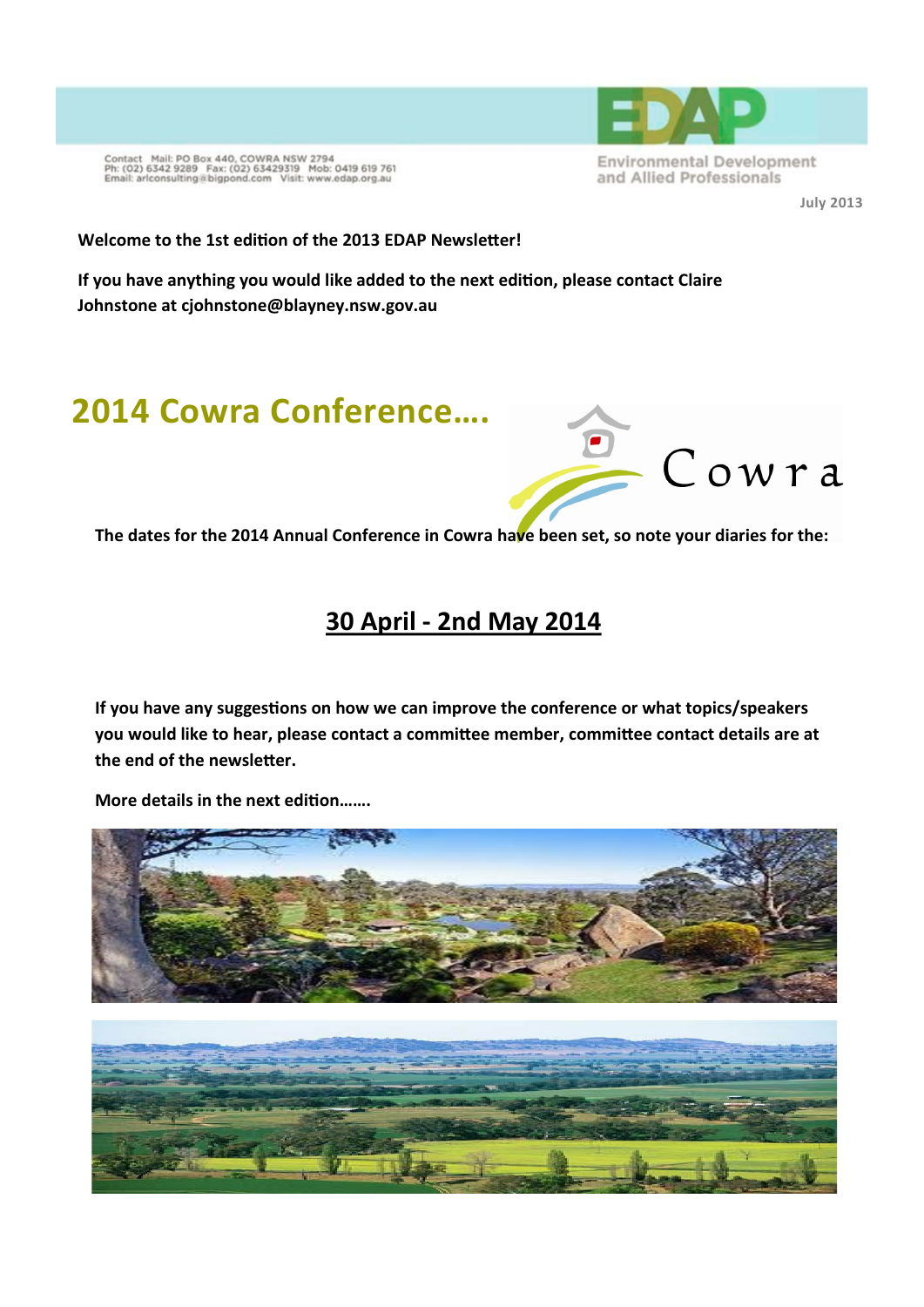



### **Penrith City Council Mentoring Program**

**Were you interested in the mentoring program with Penrith City Council? Don't despair, there is one position left for a week in December … so don't miss out!!** 

**Please contact Alan Lindsay if you have any questions or wish to apply for the program.** 

#### **Join us at the AIBS Meet & Greet….**

**As usual the EDAP group will be having a meet & greet in Sydney on the Sunday evening before the AIBS Conference being held Mon 12 & Tues 13 August.**

**Please join us at the Bridge Hotel Pyrmont for some pre drinks.** 

**If you have any questions please contact Alan Lindsay or Steve Campbell.** 



**Australian Institute of Building Surveyors** 

**See you there!** 

#### **Housing Code SEPP Training**

**As you are aware, EDAP, in Conjunction with the Rural Planning Help Line and Edge Land Planning are holding a one day Short Course on the NSW Housing Code SEPP at Borenore on the 25 July 2013.** 

**The course aim is to explain the Exempt and Complying provisions of the Housing Conde SEPP. Due to a cancellation there is 1 space left, don't miss out on a great training opportunity!** 

**Please contact Alan Lindsay if you are interested in attending, be quick!** 

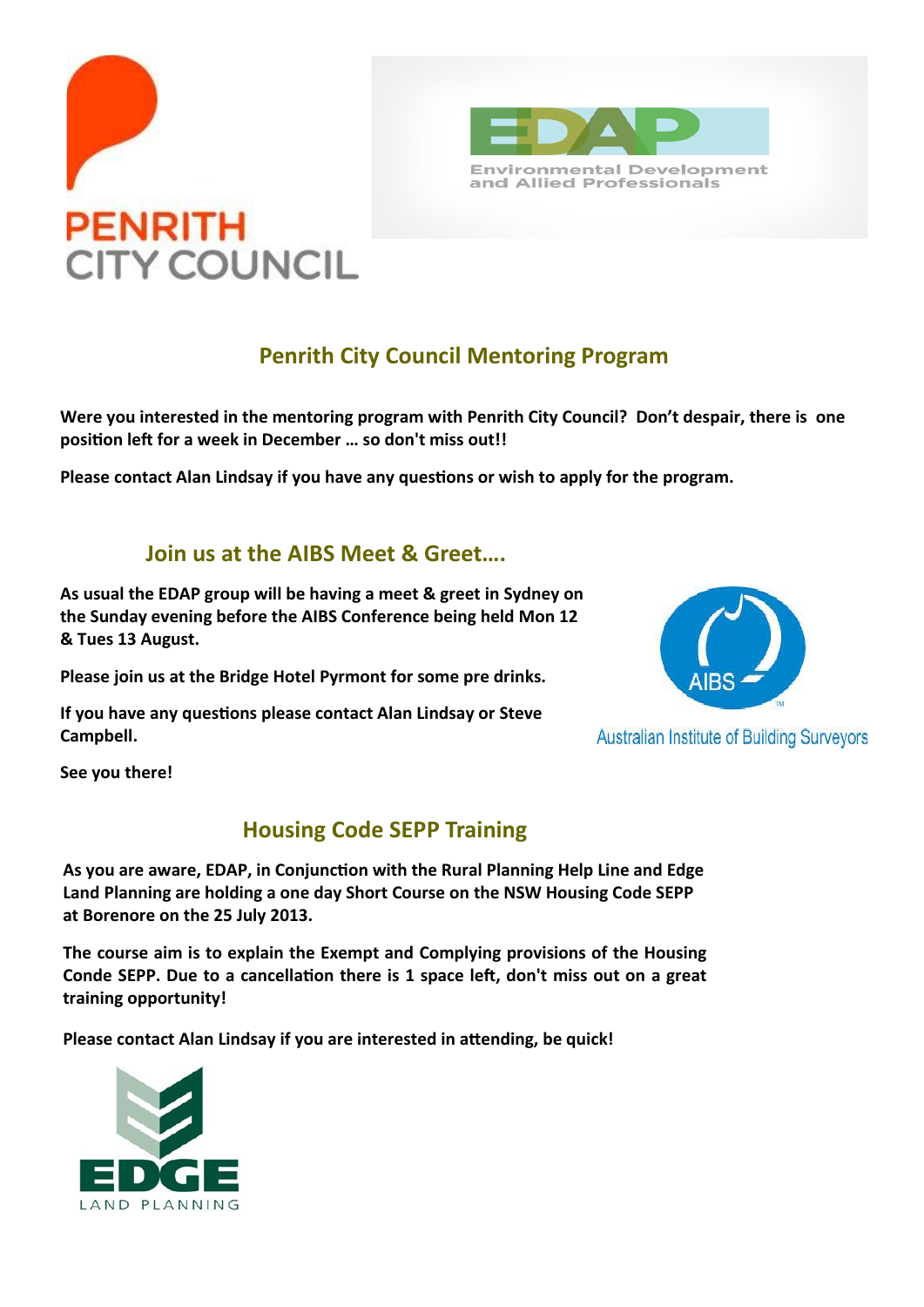

Juambone

## **Staff Movements Throughout the Region..**

**Paul O'Brien Cobar to Wakool Shire Council Adam Garland Cabonne to Deniliquin then to Wakool Shire Council Brendan Hayes Forbes to Weddin Shire Council Michael Marks Sydney City Council to Warrumbungle Shire Council Kim Talbot Young Shire Council to Gilgandra Shire Council Lindsay Mathieson Director, Gilgandra Shire Council Vicky Dutfield Wellington Shire Council to Procert Adrian Butler Lachlan Shire Council to Urana Shire Council David Neeves Gilgandra Shire Council to GM, Cloncurry Shire Council Daniel Boyce Sydney City Council to Moree Plains Shire Council Andrew McIntyre Parkes Shire Council to Roads & Maritime Services Annalise Cummings Canberra to Parkes Shire Council Shane Wilson WA to Director Environmental Service at Carrathool Shire Andrew Napier Cabonne to iPlan Projects Jason Theakstone Cabonne from Development Engineer to Design Manager Cabonne Council. Brett Gilmour Cabonne Council Roadworks Site Supervisor to Development Engineer Cabonne Council. Andrew Bollard Blayney Council to Bathurst Regional Council.** 

Karacime

#### **Current Positions Vacant throughout the Region..**

**Manager of Building and Development at Broken Hill Manager of Environment and Health, Tamworth City Planning and Development Coordinator, Narrabri Shire Environmental Health and Building Surveyor, Forbes Shire Town Planner, Forbes Shire** 

a riko aby

**\*\*Congratulations to Committee Member, Mathew Teale on his recent appointment of Manager of Development at Forbes Shire Council\*\*** 

омга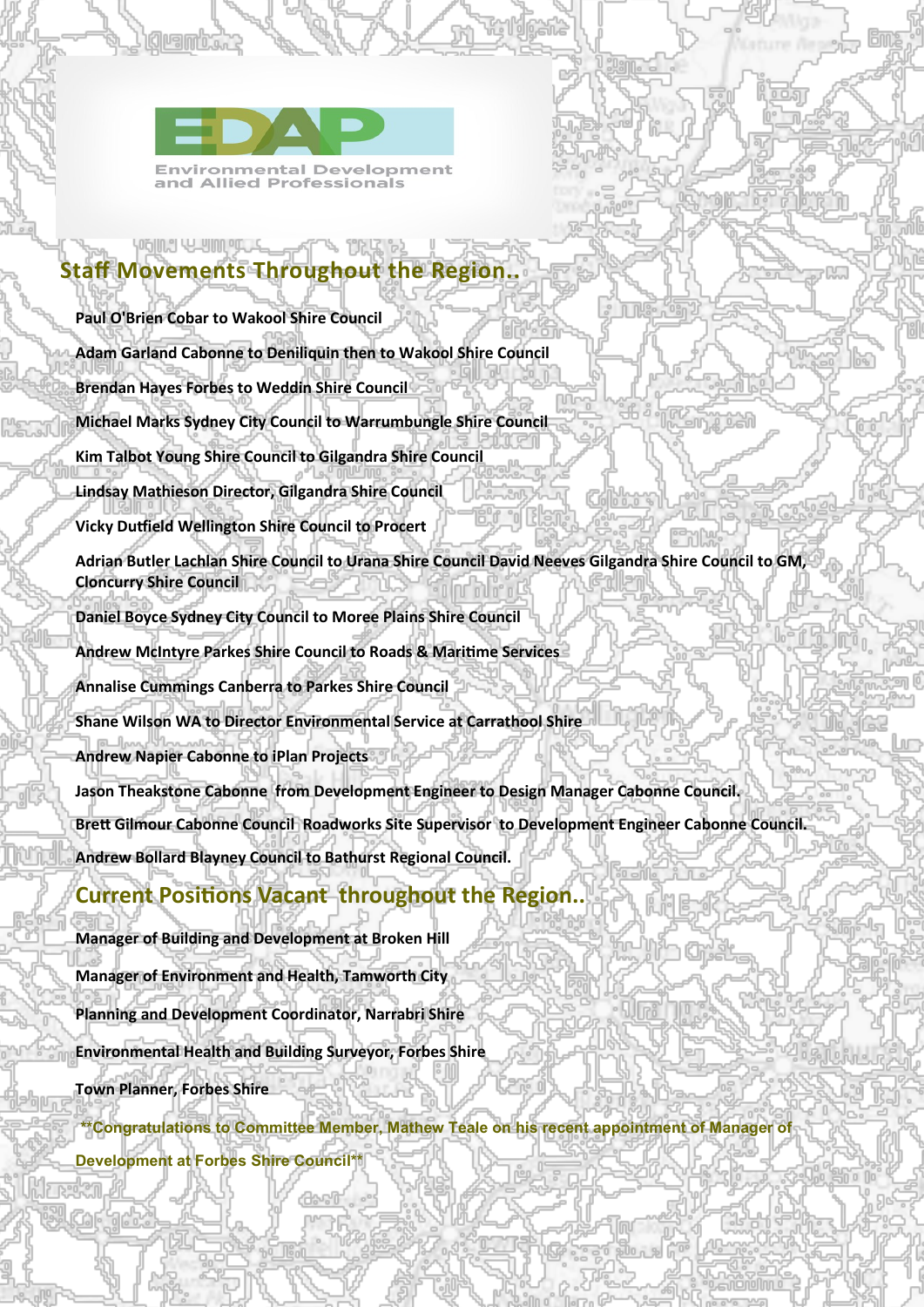# WANTED

# **[Additional Sponsors!](http://www.google.com.au/url?sa=i&rct=j&q=Wanted+Poster&source=images&cd=&cad=rja&docid=JLo9FYAPLna21M&tbnid=OmgmekwsKdt45M:&ved=0CAUQjRw&url=%2Furl%3Fsa%3Di%26rct%3Dj%26q%3DWanted%2BPoster%26source%3Dimages%26cd%3D%26docid%3DJLo9FYAPLna21M%26tbnid%3DOmg)**

**If you are interested or have any suggestions please contact** 

**committee member,** 

**Brendan Hayes.** 

**brendan@weddin.nsw.gov.au**